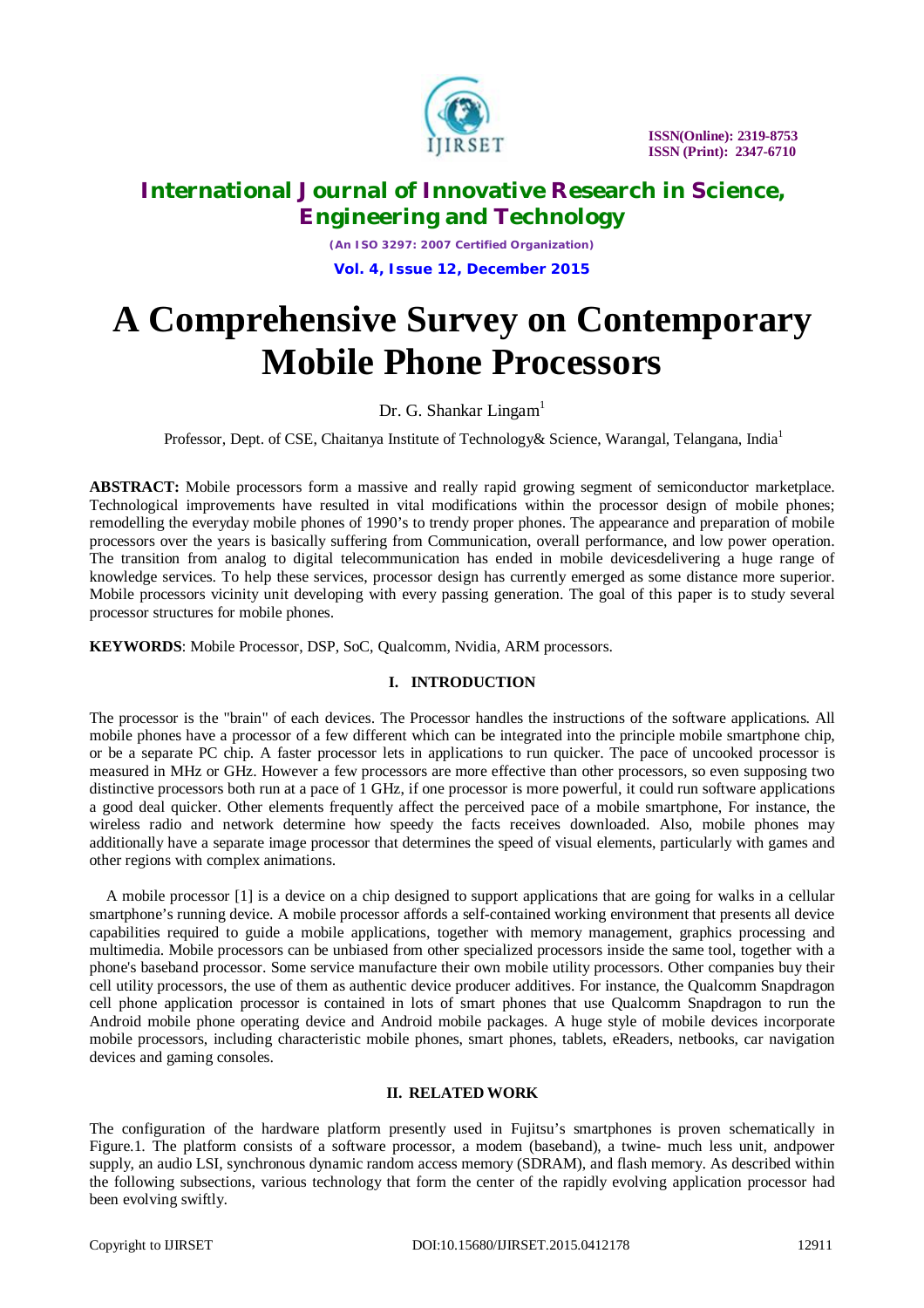

 **ISSN(Online): 2319-8753 ISSN (Print): 2347-6710**

### **International Journal of Innovative Research in Science, Engineering and Technology**

*(An ISO 3297: 2007 Certified Organization)* **Vol. 4, Issue 12, December 2015**

Snapdragon is a circle of relatives of mobile system on a chip (SoC)processor design provided by means of Qualcomm. In U.S. Markets, Qualcomm leads the approach in android phone implementations with the snapdragon SoC (Systemon Chip) platform. Flower starts off evolved with an ARM-well suited principal processor center of Qualcomm"s personal style. Currently, thevaluable processor center in snapdragon processors is referred to as krait,and is loosely similar in velocity to ARM"s Cortex A15reference fashion. Paired with krait is Qualcomm"s Adreno snap shots technology.This GPU line started existence at ATI under the brand name Image on, and turned into picked up by way of AMD in 2006 as soon as itpurchased ATI. Two years later, AMD bought-out off theImageon technology to Qualcomm that re-branded themAdreno. It's a nervy pass Qualcomm"s part: Adreno is admittedly an anagram of Radeon, the brand call nonetheless utilizedby using AMD for its snap shots cards. Qualcomm became initial out of the 4G LTE gate with an integrated SoC implementation for the Wi-Fi fashionable. Thisarea Qualcomm at a large benefit in markets similar to theU.S., wherever LTE help became vital characteristic. Direct SoCintegration moreover earned the snapdragon a right away numerousphones, because the unique is to function a separate LTEmodem chip—hence elevating cost, strength usage and generating complexness for mobile phone makers.

Currently, the snapdragon 800 series is Qualcomm"s highgiving, that consists of up to 4 krait cores jogging at as much astwo.46 GHz, and partnered with Adreno 330 pix.Arguably, this represents the foremost complete processor package deal for android devices nowadays, offeringsuperb performance altogether regions among an inexpensiveenergy price range. Snapdragon-based totally devices additionally get themore proportion of publishrelease study-most effective memory improvementfrom fans.

Just next door is that the snapdragon 805, a platformrefresh that may feature faster krait cores, AN stepped forwardAdreno GPU, and quicker RAM statistics measure. Oddly,Qualcomm's initial 64-bit mobile elements can arrive these 12 monthsin the fashion of the low- to mid-variety snapdragon 410.High-end factors location unit predicted quickly later.



Figure 1: Qualcomm Snapdragon Processor

ARM Cortex processors cores are categorized into thefollowing variants:

•Cortex-R Processors (ARM Embedded Real-time Processors)

•Cortex-M Processors (ARM Embedded Processors)

Securicor Processors (ARM Secure Processors)as an example, contemplate the design of ARM Cortex-A8portrayed in Figure 4. This design is predicated on neonSIMD media and signal process technology for providingaudio, video, and

<sup>•</sup>Cortex-A Processors (ARM Application Processors)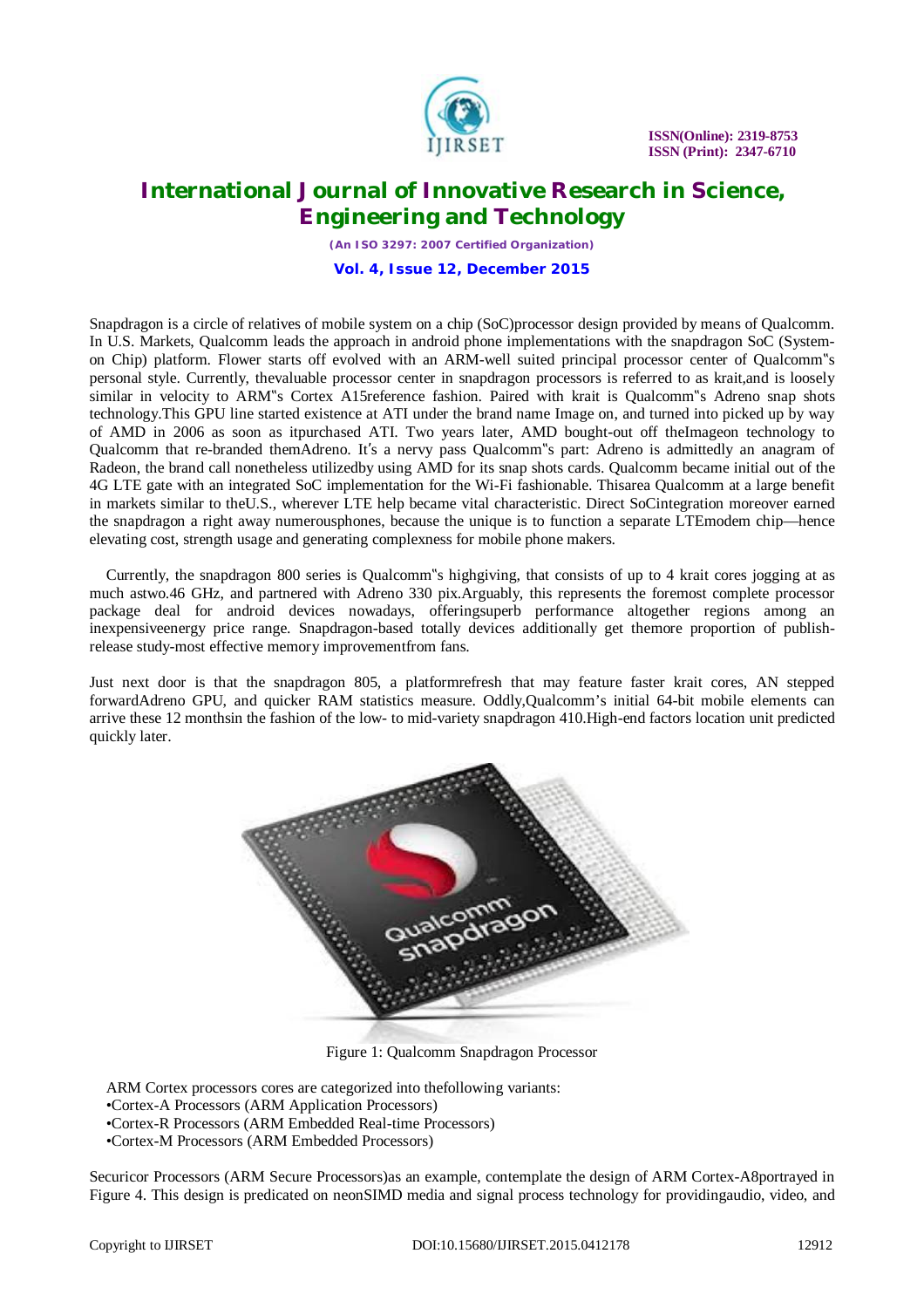

*(An ISO 3297: 2007 Certified Organization)*

**Vol. 4, Issue 12, December 2015**

3D graphics to mobile applications. Instruction set design of ARM Cortex-A8 implements Thumb-2 instruction set encoding consisting of 16-bit long directions that need less external memory. AMBA (Advanced Microcontroller Bus Architecture) bus interface supports input and output information buses that are either sixty four or 128-bit wider. It performs L2 cache fills and non-cacheable accesses for each instructions and information.



Figure 2: ARM Cortex-A9 Processor

A single core ARM Cortex A8 processor with 1.4 GHz clockspeed was considered reasonably enough till 2011. In the year2014, ARM processors clocked at 3 GHz will become areality. These upcoming 20 nm manufactured processors areexpected to offer 25% less power consumption and will allowup to 30% faster clock speeds.Mobile computing is gearing up for a drastic change this yearwith the advent of 64-bit ARM based processors which areexpected to provide up to 50% performance improvement overexisting 32-bit ARM processors. ARM"s new Cortex-A50processor series based on the ARMv8 architecture includes theCortex-A53 and Cortex-A57 processors. The Cortex-A57 is aperformance-oriented applications processor, while theCortex-A53 is a power-efficient application processor.

In the near future, Android 5.0 will efficiently utilize the newARMv8 64-bit architecture. Apart from the proposed 64-bitarchitectures, upcoming mobile phones will be equipped with4 GB of RAM to support increasing complexity of 3D gameson Android.

#### **3.3 Samsung Exynos 5 Processor**

Samsung has been producing SoCs based on ARMarchitectures for more than a decade. In fact, Samsung chipsappeared in every iPhone released before the iPhone 4.Samsung's current Exynos series SoCs are fairly traditionalARM variants, featuring Cortex A9 and A15 cores, andARM"s own Mali GPU design. However, a few Samsungchips—such as the Exynos 5 5410 found in one variant of theGalaxy S4—use Power's potent SGX core to handlegraphics. PowerVR's excellent GPU designs are mostcommonly found in Apple products, which is too bad becauseExynos could use a little love when it comes to GPUhorsepower.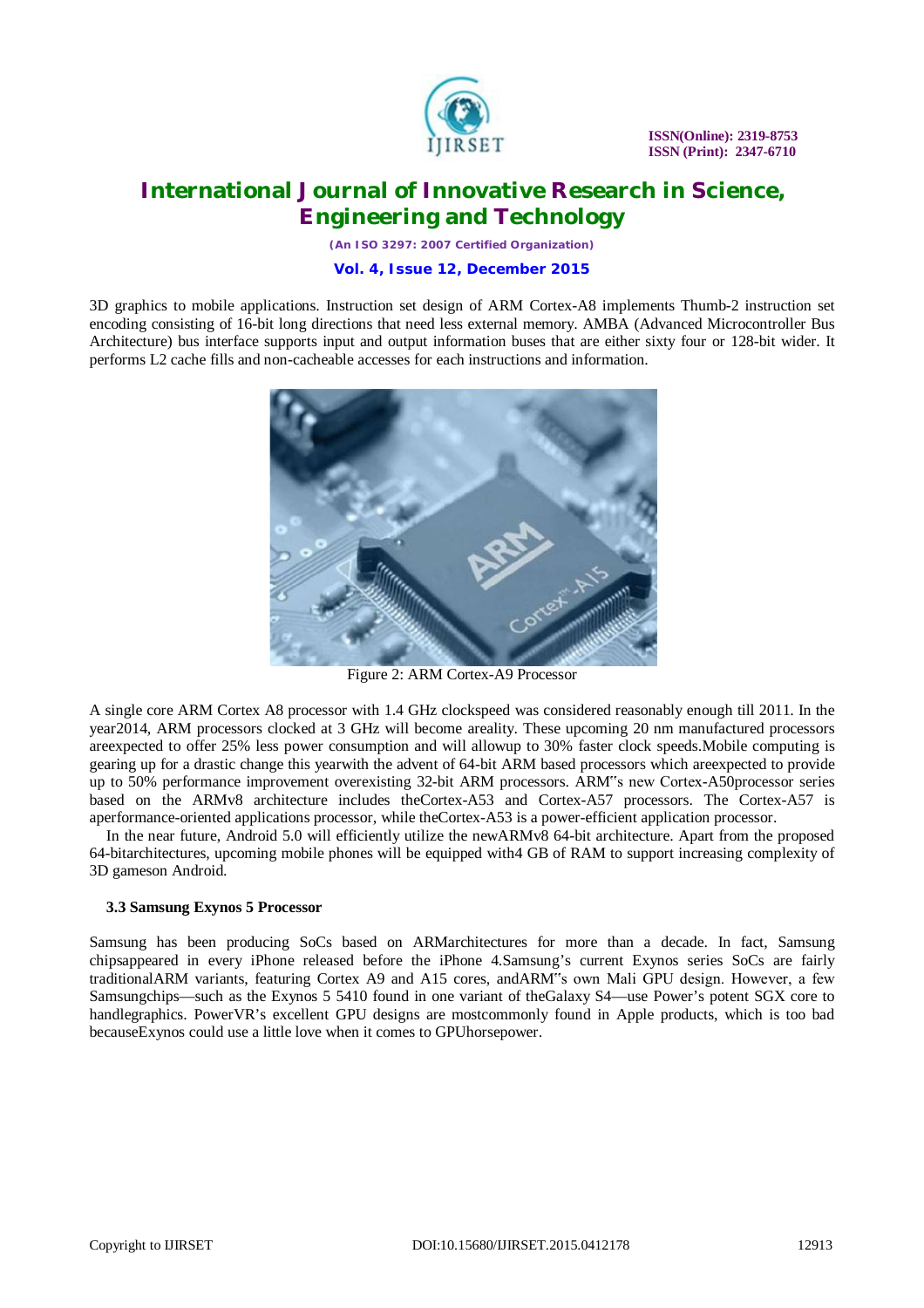

*(An ISO 3297: 2007 Certified Organization)* **Vol. 4, Issue 12, December 2015**



Figure 3: Samsung Exynos 5 Processor

The Exynos 5 Octa features 4 "big" high-performance corespaired with 4 "little" cores that offer lower performance butbig battery savings.While the Exynos 5's raw CPU performance is generallysuperior to Qualcomm's Krait performance, the Mali GPUfalls behind competing Adreno and PowerVR graphics solutions. Samsung's own Galaxy Note 3 implementation is agood example of this. The Note 3 variants featuringSnapdragon chips offer more features and a better userexperience, despite being virtually identical to the versionsthat include Samsung's own Exynos chips.A15 cores are power hungry, so ARM implemented a schemecalled "big. LITTLE" wherein each highperformance core isshadowed by a lower-power, lower-performance core thattakes over whenever workloads permit. The current crop ofExynos 5 Octa SoCs employs this feature to keep the A15'sappetite for power in check, although some implementationsof big. LITTLE have cache issues that hinder performance.

Looking forward, Exynos 6 promises to bring cutting-edge 64-bit hardware and integrated 4G LTE to the table. Samsungsays the caching problems that held back earlier variants ofbig. LITTLE have been resolved, and we should see Exynos 6by springtime, perhaps in the Galaxy S5.That being said, Samsung's phones and tablets are mostappealing for reasons beyond processor performance, focusinginstead on features such as advanced OLED screens andsophisticated stylus input. The conservative route of goingwith ARM's reference designs allows Samsung's engineers tolook for more novel ways to differentiate their hardware. Given their market share, it appears Samsung may be on tosomething with this strategy.



Figure 3: Samsung Exynos 5 Processor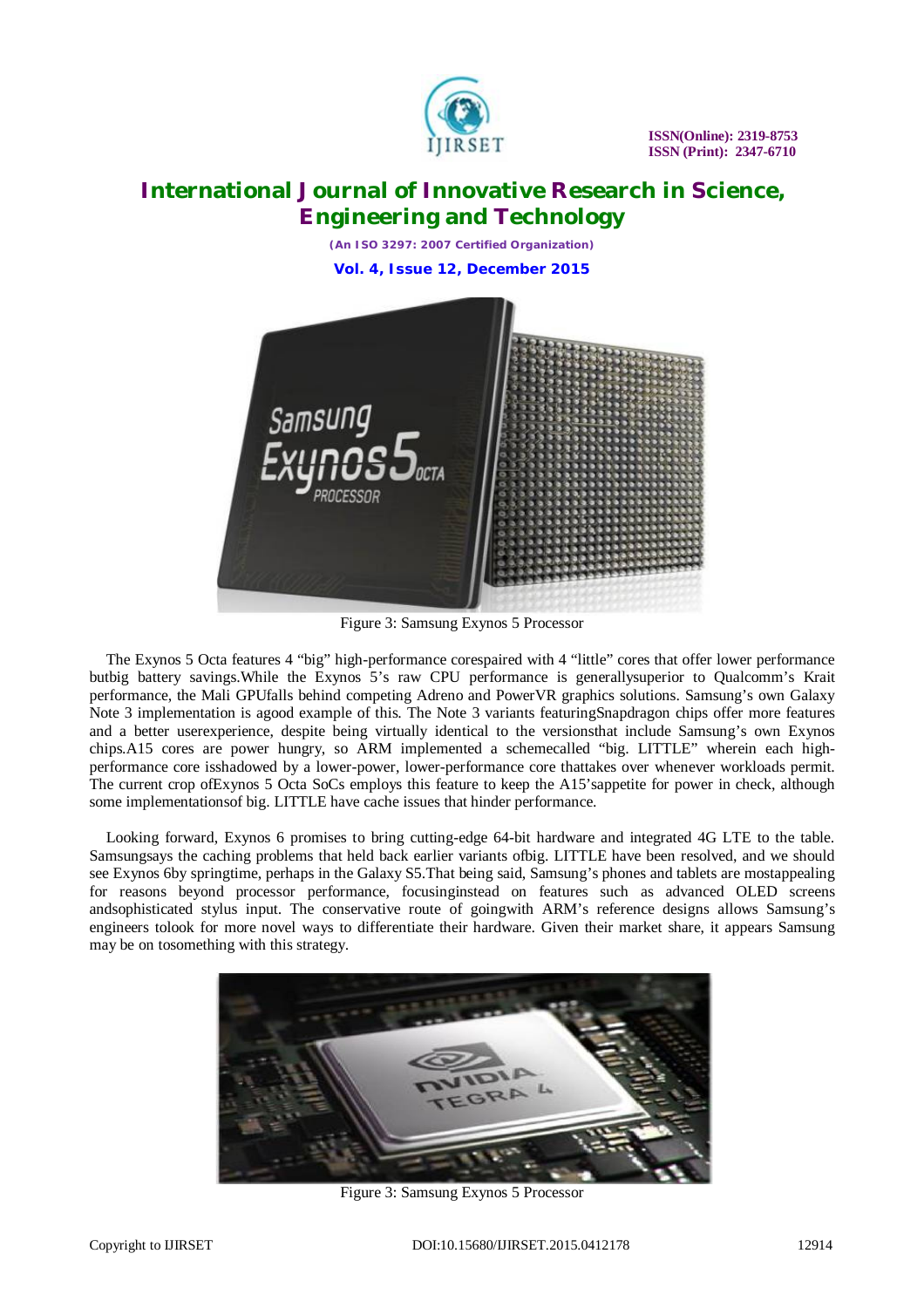

 **ISSN(Online): 2319-8753 ISSN (Print): 2347-6710**

### **International Journal of Innovative Research in Science, Engineering and Technology**

*(An ISO 3297: 2007 Certified Organization)*

#### **Vol. 4, Issue 12, December 2015**

Tegra is a SoC series for mobile devices developed by Nvidia.It integrates ARM architecture CPU, graphics processing unit(GPU), memory controllers, etc. on a single package. Itenables high performance and low power consumption foraudio/ video applications.Nvidia Tegra 4 processor is a quad-core Soc with increasedGPU cores, faster clock cycles, and improved efficiency. TheGPU architecture of Tegra 4 is shown in Figure 6. Vertices areprocessed by six VPE (vertex processing engine) units. Next,vertices are cached by IDX unit. Vertices are then passed toraster engine, which produces pixel fragments. Early-Z unittests pixel fragments for Z-depth and passes only visiblepixels. Early-Z processing in Tegra 4 GPU architecture resultsin improved performance and power savings. GPU includesfour pixel fragment shader pipes which implements VLIWarchitecture. Each pixel shader unit also contains a texturefiltering unit, with their own L1 and L2 cache.According to an analysis of upcoming ARM processors, it wasrevealed that NVidia's Tegra 4 SoC beats the best QualcommSnapdragon processor in terms of performance. ThoughNvidia have designed a technically faster SoC, but when itcomes to power efficiency Qualcomm Snapdragon processorshave an edge.

Nvidia has recently launched next generation mobileprocessor, Tegra K1. It is a mobile processor with 192graphics cores for mobile gaming applications. Nvidia K1 waslaunched with a support for two versions: traditional 32-bit 4+1" ARM cores like Tegra 4, and dual core 64-bit version.It is said that Tegra K1 is even more powerful than either them Xbox 360 or the PlayStation 3



Figure 4: Nvidia Tegra Processor

This is a processor manufactured by Intel. It's supported X86design averagely than on ARM system. Intel is currently serious about conquering mobile device market. The current version of Atom processors are totally different from those seen on netbooks. The Smartphone version hasupgrade performance speed and fewer power consumption. Atom processors are good in analyzing websites and takingpart in internetbased games and videos. Recently Atom processors were created android suitable. With increased performance andsince of recent changes, we are able to see slighter variety ofhandsets within the future from their partners Motorola andOrange. Intel Atom processors are the most effective preferredfor using internet primarily based applications on Smartphonesand Tablets.The list components mobile processors that go to require themarket by storm very presently and also the ones that we wantto observe out for within the near future.